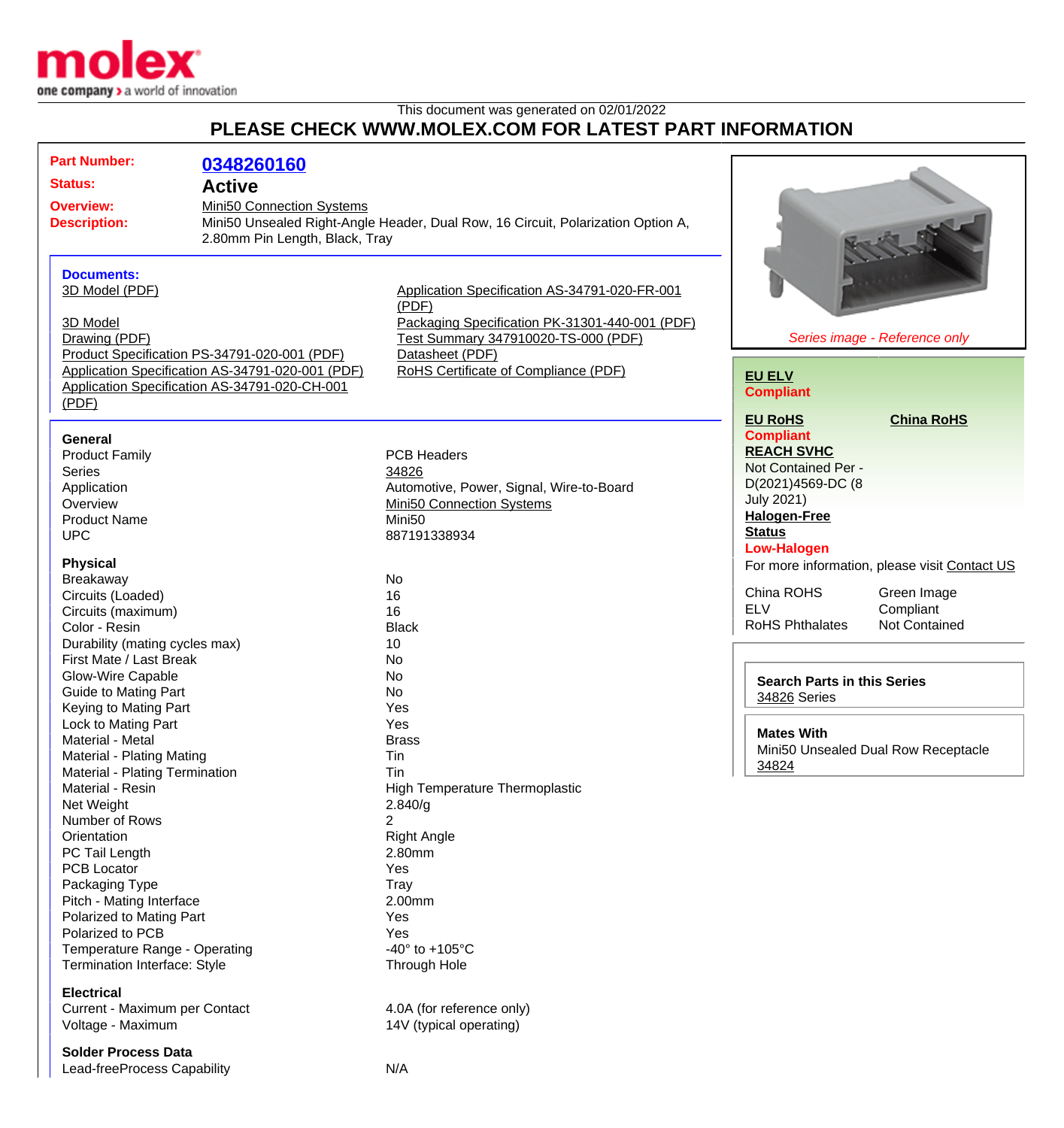## **Material Info**

**Reference - Drawing Numbers**

Packaging Specification **PK-31301-440-001** Product Specification<br>
Sales Drawing<br>
Sales Drawing<br>
PS-34826-001-001 Sales Drawing Sales Drawing SD-34826-001-001<br>Test Summary SD-34826-001-001

AS-34791-020-001, AS-34791-020-CH-001, AS-34791-020-FR-001 347910020-TS-000

## This document was generated on 02/01/2022 **PLEASE CHECK WWW.MOLEX.COM FOR LATEST PART INFORMATION**